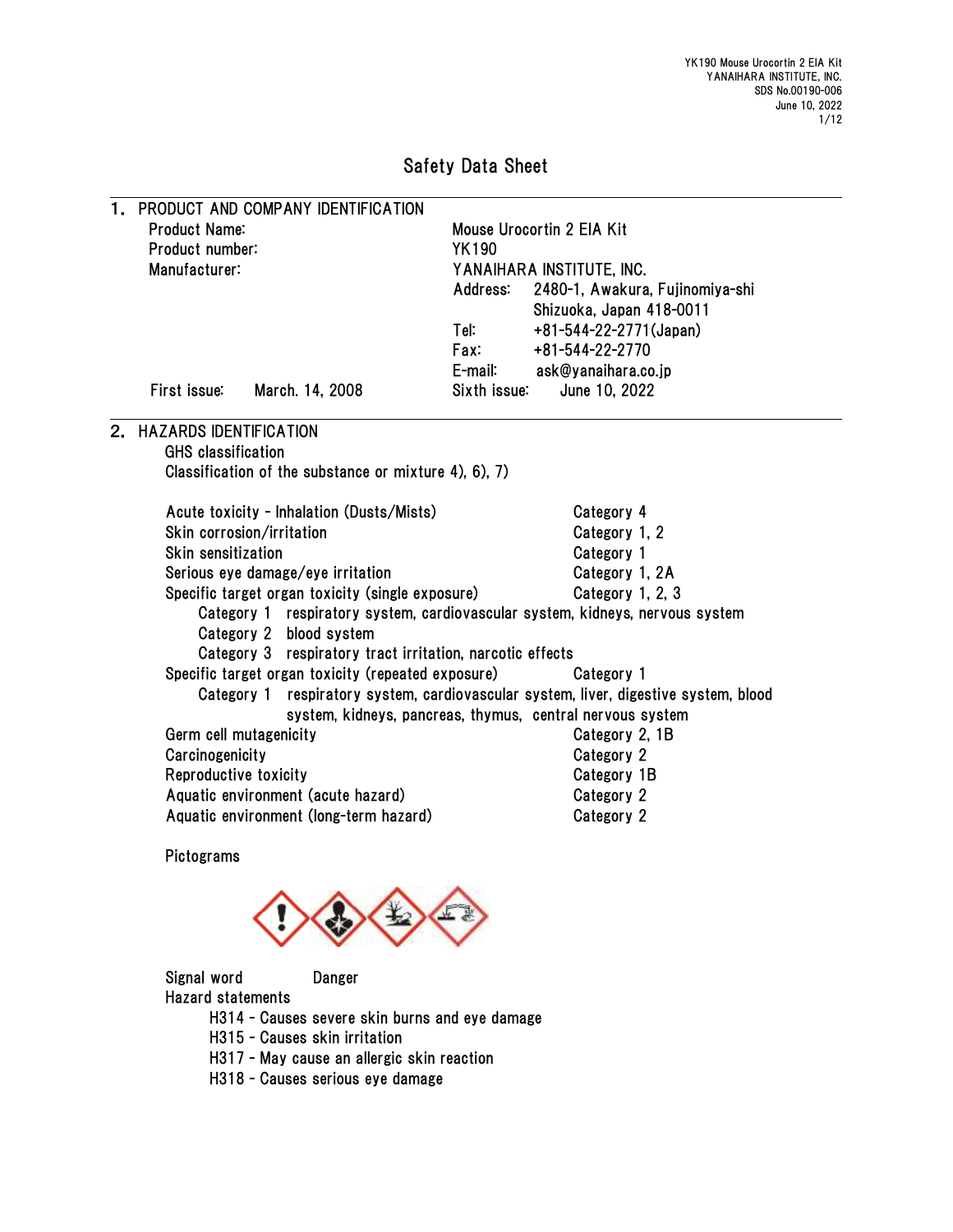- H319 Causes serious eye irritation
- H332 Harmful if inhaled
- H335 May cause respiratory irritation
- H336 May cause drowsiness or dizziness
- H340 May cause genetic defects
- H341 Suspected of causing genetic defects
- H351 Suspected of causing cancer
- H360 May damage fertility or the unborn child
- H370 Causes damage to the following organs: respiratory system, cardiovascular system, kidneys, nervous system
- H371 May cause damage to the following organs: blood system
- H372 Causes damage to the following organs through prolonged or repeated exposure: respiratory system, cardiovascular system, liver, digestive system, blood system, kidneys, pancreas, thymus, central nervous system
- H401 Toxic to aquatic life
- H411 Toxic to aquatic life with long lasting effects

Precautionary statements-(Prevention)

Obtain special instructions before use.

Do not handle until all safety precautions have been read and understood.

Do not breathe dust/fumes/gas/mist/vapors/spray.

Wash face, hands and any exposed skin thoroughly after handling.

Do not eat, drink or smoke when using this product.

Use only outdoors or in a well-ventilated area.

Contaminated work clothing should not be allowed out of the workplace.

Avoid release to the environment.

Wear protective gloves/protective clothing/eye protection/face protection.

Use personal protective equipment as required.

Precautionary statements-(Response)

IF SWALLOWED: Rinse mouth. Do NOT induce vomiting.

IF ON SKIN: Wash with plenty of soap and water.

IF ON SKIN (or hair): Remove/Take off immediately all contaminated clothing. Rinse skin with water/shower.

IF INHALED: Remove victim to fresh air and keep at rest in a position comfortable for breathing.

IF IN EYES: Rinse cautiously with water for several minutes. Remove contact lenses if present and easy to do. Continue rinsing.

IF exposed: Call a POISON CENTER or doctor/physician.

IF exposed or concerned: Get medical advice/attention.

Immediately call a POISON CENTER or doctor/physician.

Call a POISON CENTER or doctor/physician if you feel unwell.

If skin irritation occurs: Get medical advice/attention.

If skin irritation or a rash occurs: Get medical advice/attention.

If eye irritation persists get medical advice/attention.

Take off contaminated clothing and wash before reuse.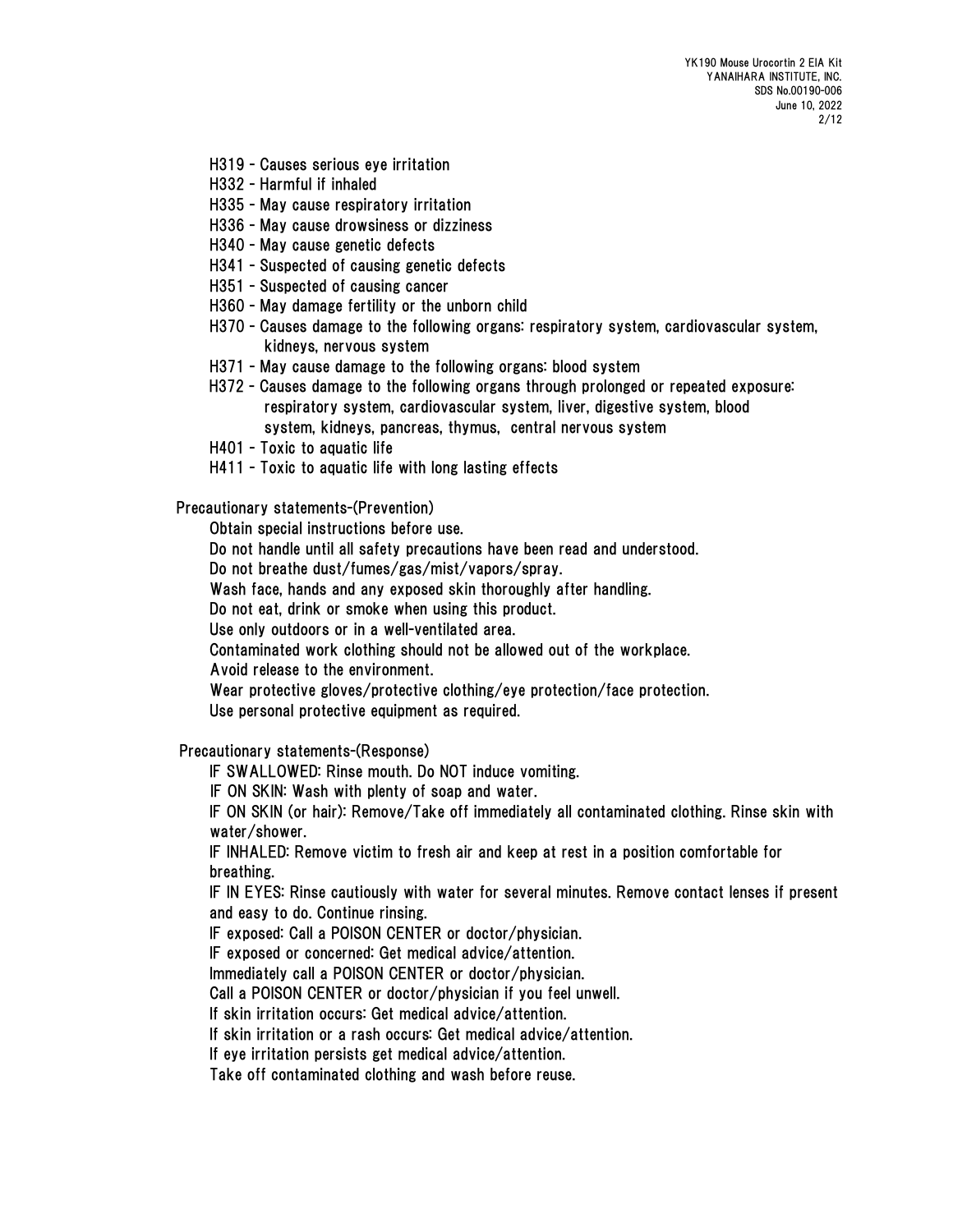Wash contaminated clothing before reuse. Collect spillage.

Precautionary statements-(Storage) Store locked up Store in a well-ventilated place. Keep container tightly closed. Precautionary statements-(Disposal) Dispose of contents/container to an approved waste disposal plant

**Others** Other hazards Not available

Other reagents may be harmful if inhaled and ingested. May cause eye and skin irritation.

## 3. COMPOSITION, INFORMATION ON INGREDIENTS Product Name CAS Number Mouse Urocortin 2 EIA Kit
None

Kit components:

| No. | Component             | Quantity  | Chemical name                             | Wt%    | CAS No.          | Chemical Formula              |
|-----|-----------------------|-----------|-------------------------------------------|--------|------------------|-------------------------------|
| 1)  | Antibody coated plate | 1 plate   | Plate coated with rabbit anti mouse       |        |                  |                               |
|     |                       |           | urocortin 2 antibody $(1)$                |        |                  |                               |
| 2)  | Standard              | $200$ ng  | Synthetic mouse urocortin 2 (Lyophilized) |        |                  |                               |
|     |                       |           | $^{\circ}$                                |        |                  |                               |
| 3)  | Labeled antigen       | 1 vial    | Biotinylated mouse urocortin 2            |        |                  |                               |
|     |                       |           | (Lyophilized) 3                           |        |                  |                               |
| 4)  | SA-HRP solution       | 12 mL     | HRP labeled Streptavidin 4                |        |                  |                               |
|     |                       |           | Phenol 5                                  | 0.096% | $108 - 95 - 2$   | C6H5OH                        |
|     |                       |           | Chloramphenicol 6                         | 0.02%  | $56 - 75 - 7$    | C11H12CL2N2O5                 |
| 5)  | Substrate buffer      | 24 mL     | Hydrogen peroxide $(7)$                   | 0.015% | $7722 - 84 - 1$  | H <sub>2</sub> O <sub>2</sub> |
|     |                       |           | Citric acid. monohydrate (8)              | 0.7%   | $5949 - 29 - 1$  | C6H8O7 · H2O                  |
|     |                       |           | Disodium hydrogenphosphate 12-water       |        |                  |                               |
|     |                       |           | $\circled{9}$                             | 2.39%  | $10039 - 32 - 4$ | Na2HPO4 · 12H2O               |
| 6)  | OPD tablet            | 2 tablets | o-Phenvlenediamine                        |        |                  |                               |
|     |                       |           | dihydrochloride 10                        | 13mg   | $615 - 28 - 1$   | C6H4(NH2)2 2HCL               |
| 7)  | Stopping solution     | 12 mL     | Sulfuric acid (1M) (1)                    | 9.69%  | $7664 - 93 - 9$  | <b>H2SO4</b>                  |
| 8)  | Buffer solution       | 15 mL     | Citrate buffer with non specific reaction |        |                  |                               |
|     |                       |           | blocker 12                                |        |                  |                               |
|     |                       |           | Citric acid, monohydrate 8                | 2.1%   | $5949 - 29 - 1$  | C6H8O7 · H2O                  |
| 9)  | Washing solution      | 50 mL     | Sodium chloride 13                        | 18%    | $7647 - 14 - 5$  | NaCl                          |
|     | (concentrated)        |           | Polyoxyethylene sorbitan monolaurate      |        |                  |                               |
|     |                       |           | $(Tween 20)$ $(I)$                        | 1%     | $9005 - 64 - 5$  | C58H114O26                    |
| 10) | Adhesive foil         | 3 pieces  |                                           |        |                  |                               |
|     |                       |           |                                           |        |                  |                               |

## 4. FIRST AID MEASURES

| Inhalation:   | Immediately remove victim to fresh air. Consult a physician if necessary.                                                              |
|---------------|----------------------------------------------------------------------------------------------------------------------------------------|
| Eye contact:  | Immediately flush eyes with flooding amounts of running water for at least 15<br>minutes. Consult a physician if necessary.            |
| Skin contact: | Immediately remove contaminated clothes and shoes, flush skin with plenty of<br>water or shower. Wash contaminated clothing and shoes. |
|               | Consult a physician if necessary.                                                                                                      |
| Ingestion:    | Immediately seek medical attention.                                                                                                    |

5. FIRE FIGHTING MEASURES Flammable properties: Nonflammable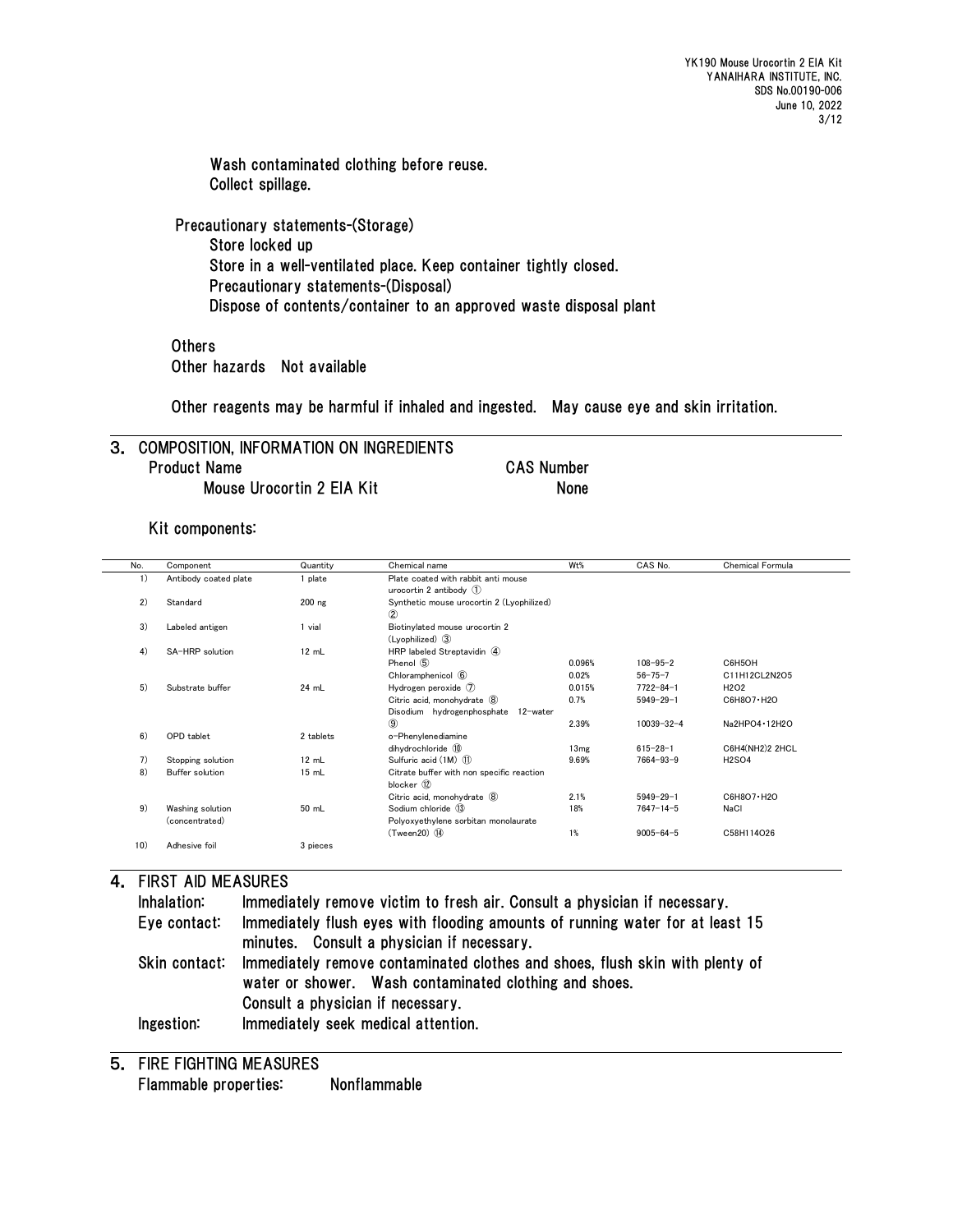|    | Extinguishing media:<br>Fire fighting instructions: | Foam, Carbon dioxide, dry chemical powder, soil, water<br>May emit toxic fumes under fire conditions. Wear full fire fighting<br>protective equipment including self-contained breathing apparatus.<br>Do not contact to the components when extinguish fire.                                                                                                          |  |  |  |  |  |
|----|-----------------------------------------------------|------------------------------------------------------------------------------------------------------------------------------------------------------------------------------------------------------------------------------------------------------------------------------------------------------------------------------------------------------------------------|--|--|--|--|--|
| 6. | <b>ACCIDENTAL RELEASE MEASURES</b>                  |                                                                                                                                                                                                                                                                                                                                                                        |  |  |  |  |  |
|    | Personal precautions:                               | Remove all ignition sources and ventilate. Wear suitable protective<br>equipment. Avoid contact with skin and eyes. Keep off except persons<br>concerned.                                                                                                                                                                                                              |  |  |  |  |  |
|    | Environmental precautions:                          | Prevent spills from entering sewers, watercourses or low area, and prevent<br>from affecting environment.                                                                                                                                                                                                                                                              |  |  |  |  |  |
|    | Methods for Clean up:                               | In case of spill of liquid material, take up or cover spilled material with<br>ashes or other incombustible absorbents, and put in a container to be sealed.<br>After completely picked up, dispose. In case of spill of solid or powder<br>material, prevent causing dust, sweep and collect, and put in a container to<br>be sealed. Wash the spill site with water. |  |  |  |  |  |
|    | 7. HANDLING AND STORAGE                             |                                                                                                                                                                                                                                                                                                                                                                        |  |  |  |  |  |
|    | Handling:                                           | Obtain a package insert before use.                                                                                                                                                                                                                                                                                                                                    |  |  |  |  |  |
|    |                                                     | Read all the cautions for safety in the package insert before use.                                                                                                                                                                                                                                                                                                     |  |  |  |  |  |
|    |                                                     | Avoid strong light.                                                                                                                                                                                                                                                                                                                                                    |  |  |  |  |  |
|    |                                                     | Avoid contact, inhalation and swallow.                                                                                                                                                                                                                                                                                                                                 |  |  |  |  |  |
|    |                                                     | Use only in open air or ventilated area.                                                                                                                                                                                                                                                                                                                               |  |  |  |  |  |
|    |                                                     | Prevent from entering eyes.                                                                                                                                                                                                                                                                                                                                            |  |  |  |  |  |
|    |                                                     | Ventilate the area to keep concentration in air below exposure limits.<br>Avoid inhalation of mist, vapor and spray of material.                                                                                                                                                                                                                                       |  |  |  |  |  |
|    |                                                     | Avoid contact with eyes, skin and clothing.                                                                                                                                                                                                                                                                                                                            |  |  |  |  |  |
|    |                                                     | Do not smoke and eat while using this kit.                                                                                                                                                                                                                                                                                                                             |  |  |  |  |  |
|    |                                                     | Wash hands thoroughly after handling.                                                                                                                                                                                                                                                                                                                                  |  |  |  |  |  |
|    |                                                     | Prevent from entering environment.                                                                                                                                                                                                                                                                                                                                     |  |  |  |  |  |
|    |                                                     | Handle materials with suitable protection.                                                                                                                                                                                                                                                                                                                             |  |  |  |  |  |
|    |                                                     |                                                                                                                                                                                                                                                                                                                                                                        |  |  |  |  |  |

Use suitable equipments.

Do not pipette by mouth.

Do not leak, overflow and scatter.

Do not fall down and damage.

Storage: Store away from sunlight in a cool and dark place at 36-47゚F (2-8゚C).

| 8. EXPOSURE CONTOROLS, PERSONAL PROTECTION        |  |                                                                                                                                                                                                                                                                                                                          |  |  |  |
|---------------------------------------------------|--|--------------------------------------------------------------------------------------------------------------------------------------------------------------------------------------------------------------------------------------------------------------------------------------------------------------------------|--|--|--|
|                                                   |  | Engineering measures: General ventilation and/or local exhaust ventilation as well as process isolation<br>is necessary to minimize employee exposure and maintain exposure limits below<br>exposure limits. Equip eye flushing facilities and shower rooms near operating<br>place where this kit is handled or stored. |  |  |  |
| $Control$ parameter: $(5)$ $OSHA$ $Final$ $limit$ |  | $TWA - 5$ nnm                                                                                                                                                                                                                                                                                                            |  |  |  |

| Control parameter: | 5 OSHA Final Limits; | $TWA = 5$ ppm         |  |  |
|--------------------|----------------------|-----------------------|--|--|
|                    | JSOH (Japan);        | TWA= 5ppm OEL         |  |  |
|                    |                      | TWA= 19mg/m3 OEL skin |  |  |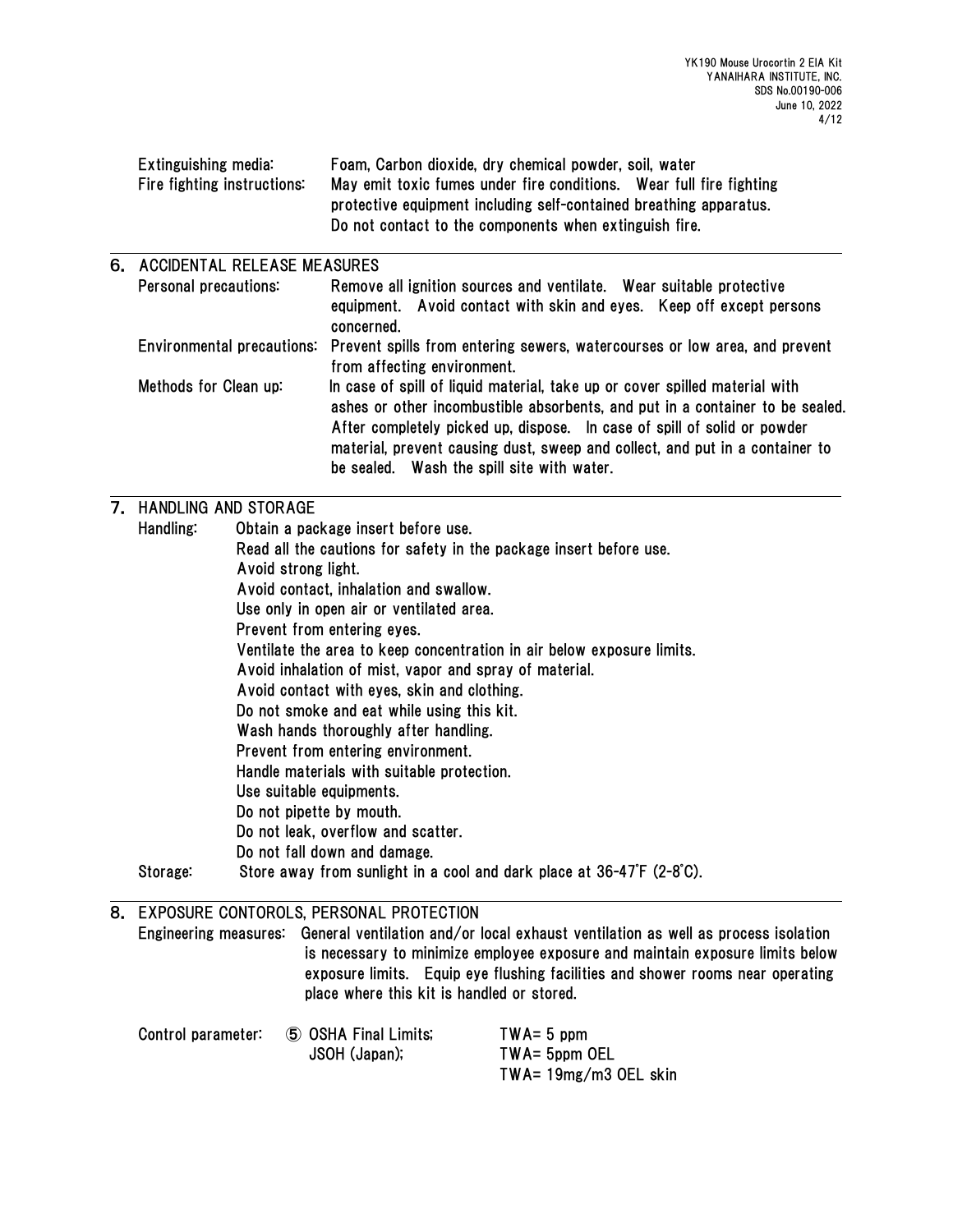|                      | ACGIH TLV(s);                                               | $TWA = 5$ ppm skin                                                             |
|----------------------|-------------------------------------------------------------|--------------------------------------------------------------------------------|
|                      | $\circledcirc$ ACGIH TLV(s);                                | $TWA = 1$ ppm                                                                  |
|                      |                                                             | $\circledR$ Administrative control level 3.0/0.590 + 1 mg/m3, Japan Society of |
|                      | Occupational Health (JSOH) 1 mg/m3                          |                                                                                |
|                      | 10 ACGIH;                                                   | $TWA = 0.1mg/m3$                                                               |
|                      | 11 OSHA Final Limits;                                       | $TWA = 1 mg/m3$                                                                |
|                      | JSOH (Japan);                                               | $TWA = 1mg/m3$                                                                 |
|                      | ACGHTLV(s);                                                 | TWA= $0.2 \text{ mg/m3}$                                                       |
|                      |                                                             |                                                                                |
| Personal protection: |                                                             |                                                                                |
|                      | Respiratory protection; NIOSH and MSHA approved respirator. |                                                                                |

| $11000111$ and $1 \overline{0}1$ be one controlly | $110011$ and $110111$ applying too the $1$ |
|---------------------------------------------------|--------------------------------------------|
| Hand protection;                                  | Suitable impervious gloves.                |
| Eve protection;                                   | Suitable safety glasses (goggles).         |
| Skin protection;                                  | Suitable protective clothing.              |

Others: Wash hands thoroughly after handling materials.

## 9. PHYSICAL AND CHEMICAL PROPERTIES

| Component                    | 1)                 | 2)                                    | 3)                                    | 4)                         | 5)                                  | 6)              | 7)                                  | 8)                                  | 9)                                  | 10)                                          |
|------------------------------|--------------------|---------------------------------------|---------------------------------------|----------------------------|-------------------------------------|-----------------|-------------------------------------|-------------------------------------|-------------------------------------|----------------------------------------------|
| Appearance                   | Colorless<br>plate | White color.<br>lyophilized<br>powder | White color.<br>Ivophilized<br>powder | Orange<br>color.<br>Liguid | Colorless<br>transparent,<br>Liquid | White<br>tablet | Colorless<br>transparent,<br>Liquid | Colorless<br>transparent,<br>Liquid | Colorless<br>transparent,<br>Liquid | Colorless<br>transparent<br>Polymer<br>sheet |
| pH                           | N/A                | N/A                                   | N/A                                   | 6.8                        | 5.0                                 | N/A             | <1.0                                | D/N/A                               | D/N/A                               | N/A                                          |
| Melting point                | N/A                | D/N/A                                 | D/N/A                                 | N/A                        | N/A                                 | D/N/A           | N/A                                 | N/A                                 | N/A                                 | N/A                                          |
| <b>Boiling point</b>         | N/A                | N/A                                   | N/A                                   | D/N/A                      | D/N/A                               | N/A             | D/N/A                               | D/N/A                               | D/N/A                               | N/A                                          |
| Flash point                  | N/A                | D/N/A                                 | D/N/A                                 | D/N/A                      | D/N/A                               | D/N/A           | D/N/A                               | D/N/A                               | D/N/A                               | N/A                                          |
| Explosive limits             | N/A                | D/N/A                                 | D/N/A                                 | D/N/A                      | D/N/A                               | D/N/A           | D/N/A                               | D/N/A                               | D/N/A                               | N/A                                          |
| Vapor pressure               | N/A                | D/N/A                                 | D/N/A                                 | D/N/A                      | D/N/A                               | D/N/A           | D/N/A                               | D/N/A                               | D/N/A                               | N/A                                          |
| density<br>Vapor<br>$air=1)$ | N/A                | D/N/A                                 | D/N/A                                 | D/N/A                      | D/N/A                               | D/N/A           | D/N/A                               | D/N/A                               | D/N/A                               | N/A                                          |
| <b>Specifics</b><br>gravity  | D/N/A              | D/N/A                                 | D/N/A                                 | D/N/A                      | D/N/A                               | D/N/A           | D/N/A                               | D/N/A                               | D/N/A                               | D/N/A                                        |
| Solubility in<br>water       | Insoluble          | Soluble                               | Soluble                               | Mixable                    | Mixable                             | Soluble         | Mixable                             | Mixable                             | Mixable                             | Insoluble                                    |
| Decomposition<br>temperature | N/A                | D/N/A                                 | D/N/A                                 | D/N/A                      | D/N/A                               | D/N/A           | D/N/A                               | D/N/A                               | D/N/A                               | N/A                                          |
| MIA - Material Lable         |                    |                                       |                                       |                            |                                     |                 |                                     |                                     |                                     |                                              |

N/A: Not applicable D/N/A: data not available

10. STABILITY AND REACTIVITY

| Chemical stability:                                                        | Product is stable under normal handling.                                                                                                                                    |
|----------------------------------------------------------------------------|-----------------------------------------------------------------------------------------------------------------------------------------------------------------------------|
| Shelf life:                                                                | Stable up to 24 months after manufacturing.                                                                                                                                 |
| Hazardous polymerization:                                                  | Will not occur.                                                                                                                                                             |
| Conditions to avoid:                                                       | Extremes of temperature and direct sunlight, heat, flames and<br>sparks, static electricity, spark                                                                          |
| Incompatibility with other materials:<br>Hazardous decomposition products: | Alkaline substances, metals, strong oxidizing agents<br>Sulfur oxides(SOx), Carbon monoxide(CO), carbon dioxide(CO2),<br>Nitrogen oxides (NOx), Hydrogen chloride (HCl) gas |

# 11. TOXICOLOGICAL INFORMATION Information as the mixture is not available.

Acute toxicity : 4) Phenol (oral, rat); LD50=375mg/kg

(dermal rabbit) LD50=670mg/kg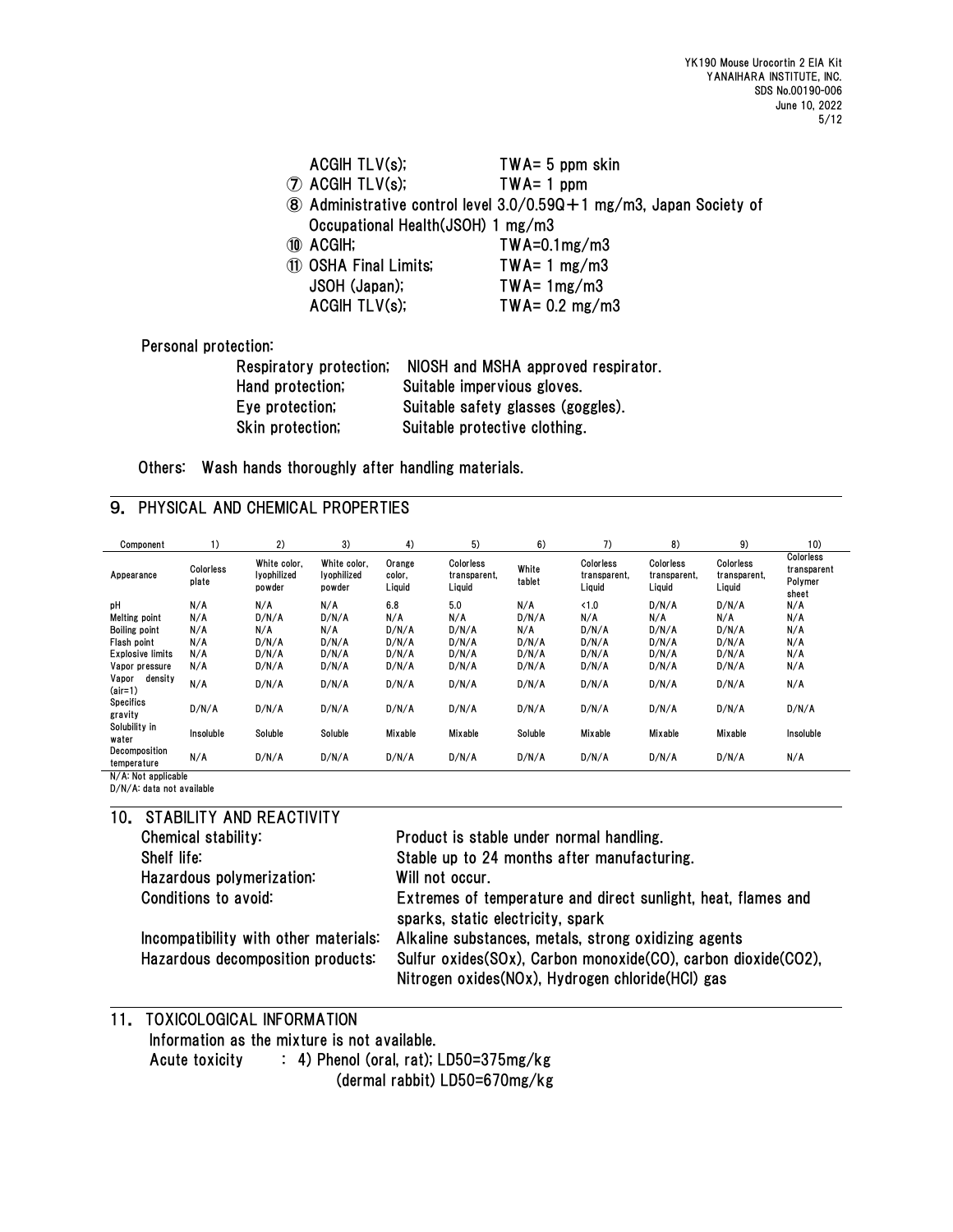Chloramphenicol (oral, rat); LD50=2500mg/kg ATE=319.8

Hazard statement; Harmful if swallowed.

- 5) Hydrogen peroxide (oral, rat); LD50=311mg/kg Hydrogen peroxide (dermal, rat); LD50=4060mg/kg, Content=0.015% Disodium hydrogenphosphate 12-water (oral, rat); LD50=17000mg/kg Citrate acid (dermal, rabbit); LD50=1260mg/kg Citric acid (oral, rat); LD50=3000mg/kg ATE=284985
	- Not classified
- 6) o-Phenylenediamine dihydrochloride; No data available.
- 7) Sulfuric acid (inhalation, rat); 2H LC50=510mg/m3 (oral, rat) LD50=2140mg/kg Category 4 Hazard statement; Harmful if inhaled. Content=9.69%
- 9) Tween 20 (oral, rat); LD50=37000mg/kg Sodium chloride (oral, rat); LD50=3000mg/kg Not classified

Skin corrosion/irritation:

4) Phenol; Based on the NITE GHS classification results.

Category 2

Hazard statement; Causes skin irritation.

Content=0.096%

Chloramphenicol; Information not available.

Not classified

5) Disodium hydrogenphosphate 12-water (skin, rabbit); 500mg/24H. Mild Citric acid (skin, rabbit); 500mg/24H, Weak Hydrogen peroxide (skin); R-phase(s)=R35 (causes severe burns), Content=0.015%

Not classified

- 6) o-Phenylenediamine dihydrochloride; No data available.
- 7) Sulfuric acid; Based on the NITE GHS classification. Category 1 Hazard statement; Causes severe skin burns and eye damage. Content=9.69%
- 9) Tween 20 (skin, human); 15mg/3days, Mild Sodium chloride (skin, rabbit); 500mg/24H, Mild Category 3 Hazard statement; Skin irritant

Serious eye damage/irritation:

4) Phenol; Based on the NITE GHS classification results.

Category 2A

Hazard statement; Causes serious eye irritation.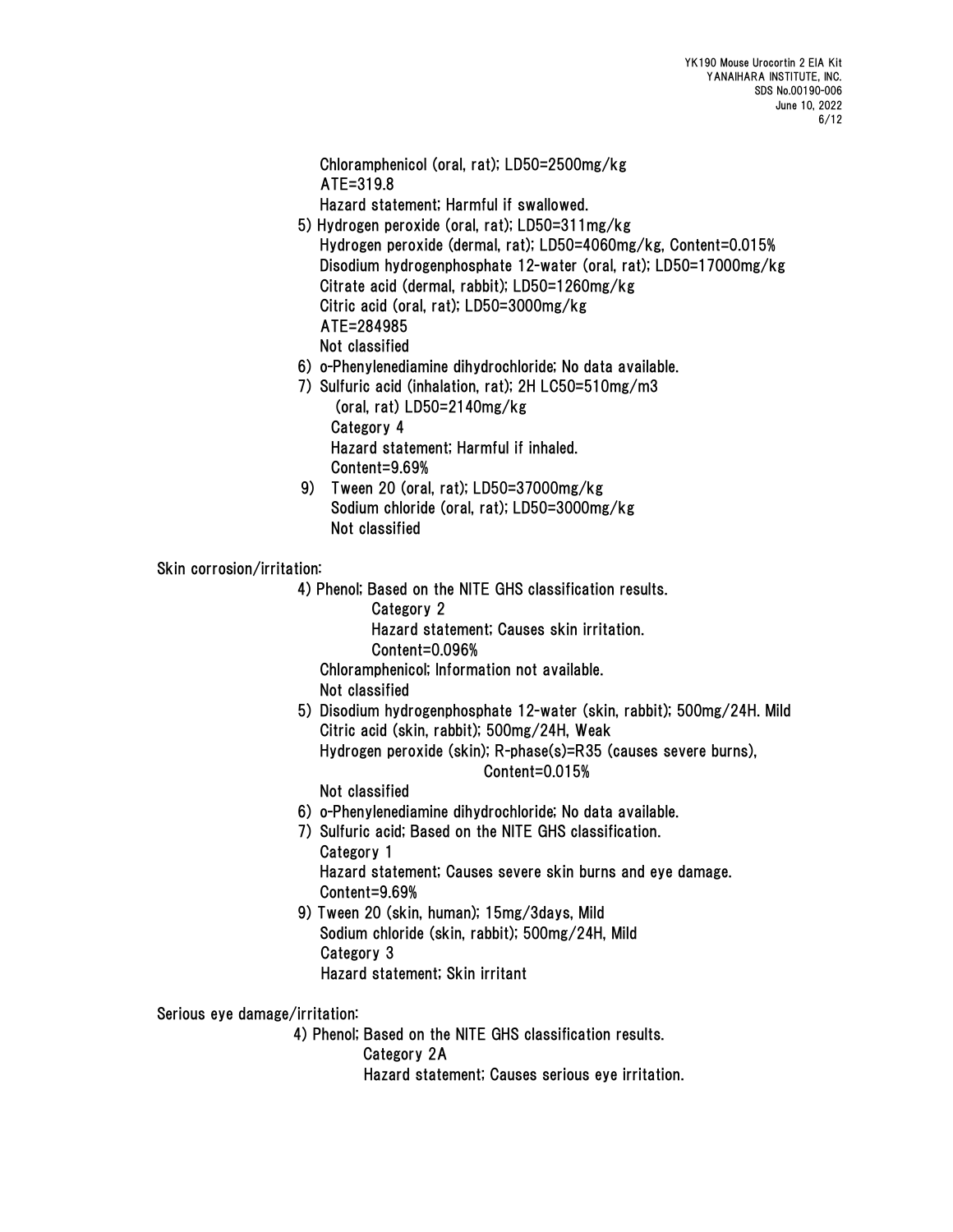Content=0.096%

Chloramphenicol; Information not available.

- Not categorized
- 5) Disodium hydrogenphosphate 12-water (eye, rabbit); 500mg/24H, Mild Citric acid (eye, rabbit); 0.75mg/24H, Severe Hydrogen peroxide (eye, animal); Severe corrosive. Content=0.015%. Not classified
- 6) o-Phenylenediamine dihydrochloride; No data available.
- 7) Sulfuric acid ; Based on the NITE GHS classification results. Category 1 Hazard statement; Causes serious eye damage. Content=9.69%
- 9) Tween 20 (eye); R-phase(s)=R36 (Irritating to eyes) Sodium chloride (eye, rabbit); 100mg/24H, Medium Category 2B Hazard statement; Causes eye irritation.

## Respiratory or skin sensitization:

Respiratory sensitization

- 4) Phenol; Based on the NITE GHS classification results. Chloramphenicol; Information not available.
- 6) o-Phenylenediamine dihydrochloride; No data available. Category 1
	- Hazard statement; May causes respiratory irritation.
- 7) Sulfuric acid; No data available.

### Skin sensitization

- 4) Phenol; Based on the NITE GHS classification results. Chloramphenicol (skin); Causes allergic skin reaction. Content=0.02% Not classified
- 6) o-Phenylenediamine dihydrochloride; No data available Category 1
	- Hazard statement; May causes an allergic skin reaction.
- 7) Sulfuric acid; No data available.

## Germ cell mutagenicity:

4) Phenol; Based on the NITE GHS classification results.

Category 1B

 Hazard statement; May cause genetic defects. Content=0.096%

- Chloramphenicol; Information not available.
- 6) o-Phenylenediamine dihydrochloride; No data available. Category 2
	- Hazard statement; Suspected of causing genetic defects.
- 7) Sulfuric acid; No data available.
- Carcinogenicity: 4) Phenol; IARC 3 (1999) (substances which cannot be classified to human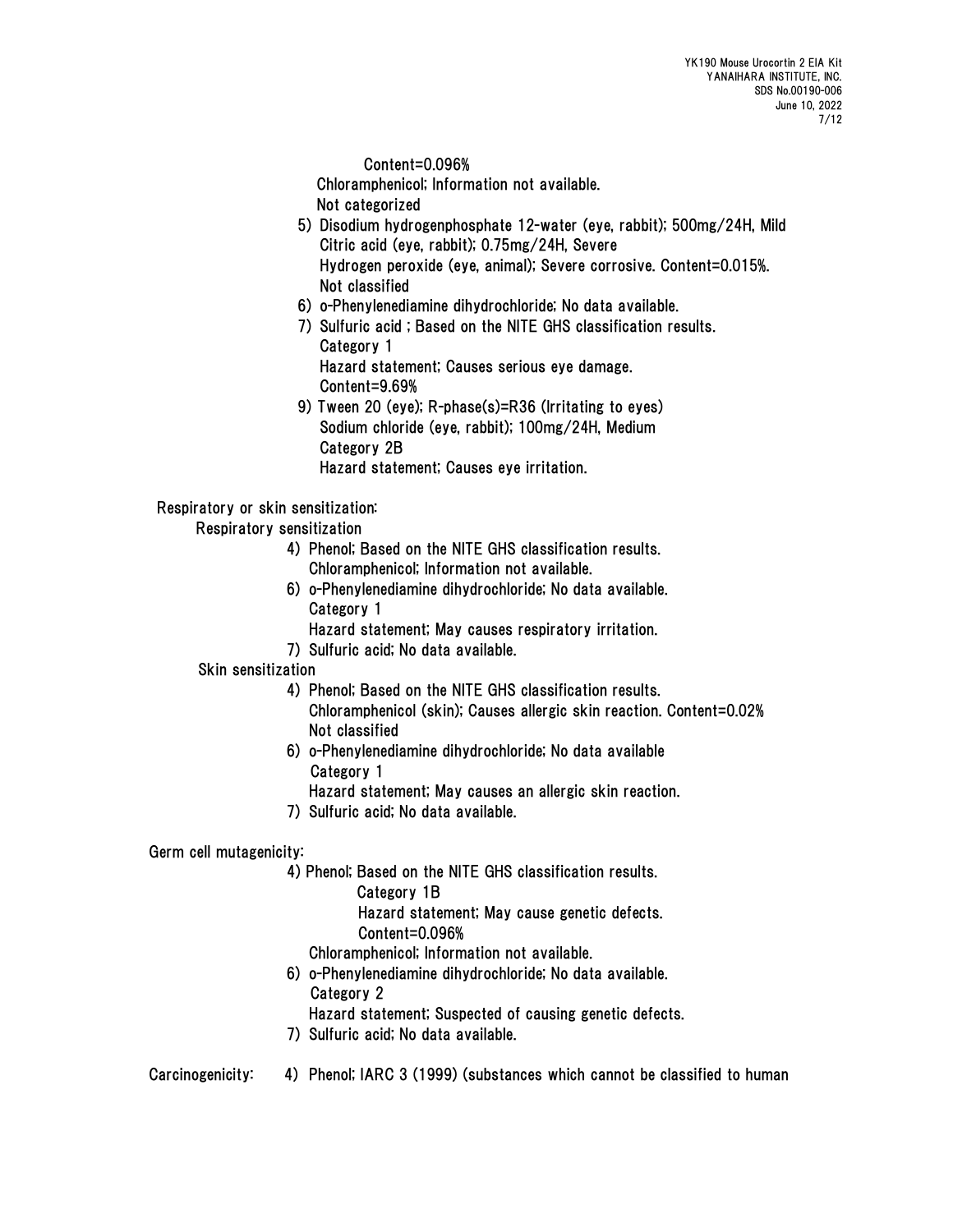### carcinogens), ACGIH: A4 (2005), IRIS: D (2002)

 Chloramphenicol; IARC group 2A (substances which may be carcinogenic to human), Content=0.02%

Not classified

 5) Hydrogen peroxide; IARC group 3 (substances which cannot be classified to human carcinogens). ACGIH group A3 (confirmed as animal carcinogen and relation to human is not unknown)

Other ingredients; Not classified.

6) o-phenylenediamine dihydrochloride; ACGIH :A3(2001) Category 2

Hazard statement; Suspected of causing cancer.

7) Sulfuric acid; Occupational exposure to mist of inorganic strong acids including sulfuric acid are classified to group 1 in IARC (to have carcinogenicity for human ), group A2 in ACGIH (suspected human carcinogens) and group K in NTP (known to have carcinogenicity for human). With respect for the evaluation by IARC and current evaluation by NTP, it should be classified to category 1, however since sulfuric acid itself is classified to Category 4 in DFGOT and is not classified to carcinogen by any other organization, component 7) can not be classified.

Reproductive toxicity:

4) Phenol; Based on the NITE GHS classification results.

Category 1B

 Hazard statement; May damage fertility or the unborn child. Content=0.096%

Chloramphenicol; Information not available.

 5) Hydrogen peroxide; In vitro experiment, effects to human sperm was seen. In animals, although no descriptions for general toxicity for parental animals, there are descriptions of effects to sperm motility, female estrous cycle, and decrease in number of maternal animals to give birth and decrease in body weight of newborn animals. Content=0.015%

Other ingredients; Information not available.

Component 5) can not be classified.

- 6) o-Phenylenediamine dihydrochloride; No data available.
- 7) Sulfuric acid; No data available.

Specific target organ systemic toxicity/Single exposure:

4) Phenol; Based on the NITE GHS classification results.

Category 1 respiratory system, cardiovascular system, kidney and nervous system

 Hazard statement; Causes damage to following organs: respiratory system, cardiovascular system, kidneys, nervous system. Content=0.096%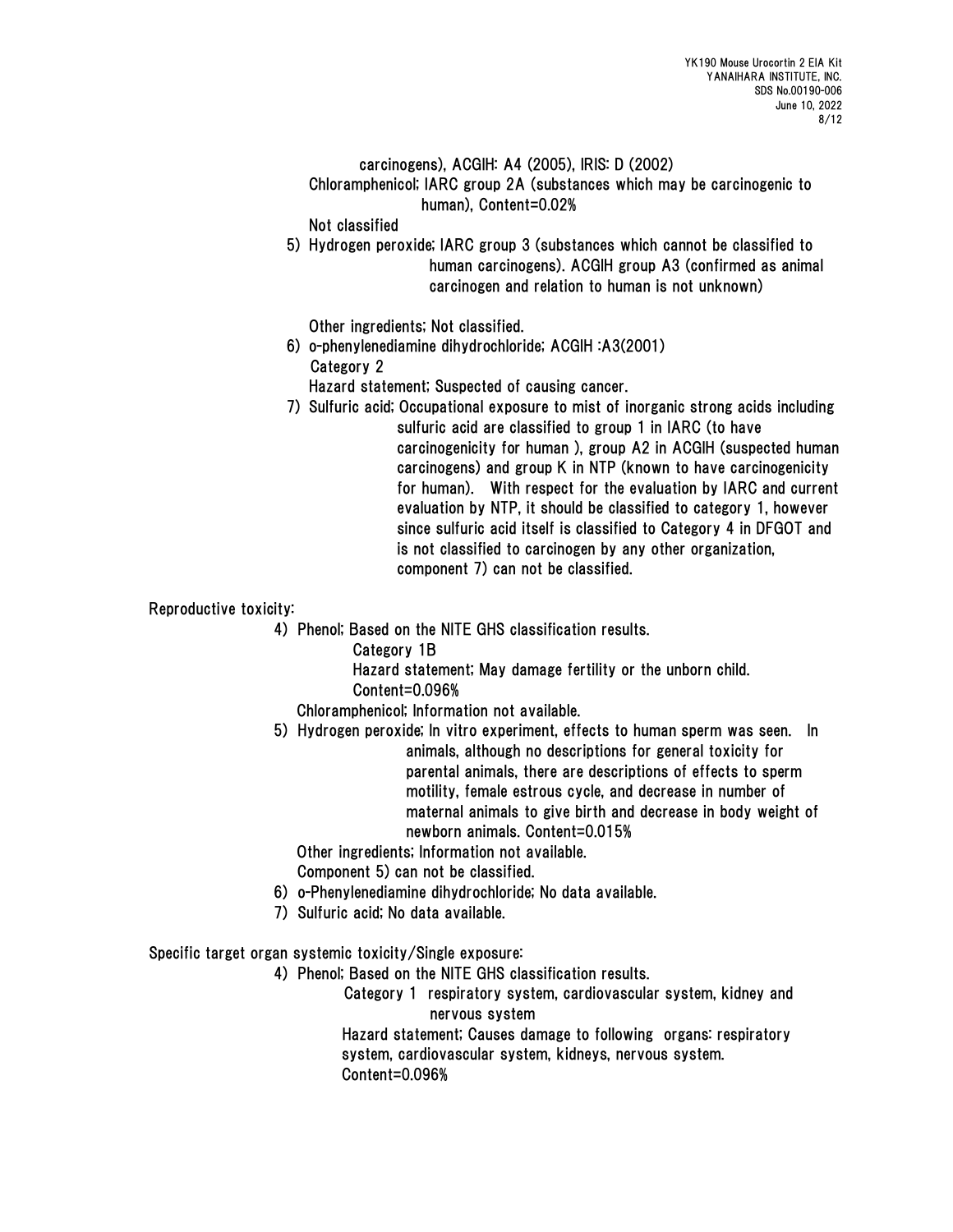Chloramphenicol; Information not available.

 5) Hydrogen peroxide; Irritation in nose, throat and respiratory duct for human and animals. Congestion in lung and trachea, lung edema, pulmonary emphysema, epithelium necrosis of trachea in animal within the guidance value ranges of Category 1were described. In human, headache, dizziness, tremor, spasm, benumbedness, faint and brain infarction were descried.

# Content=0.015%

 Other ingredients; Information not available. Component 5) can not be classified.

- 6) o-Phenylenediamine dihydrochloride; No data available. Category 2 blood system Category 3 respiration tract irritation, narcotic effects Hazard statement; May cause damage to the following organs: blood system. May cause respiratory irritation. May causes drowsiness or dizziness. 7) Sulfuric acid; Based on the NITE GHS classification results.
- Category 1 respiratory system Hazard statement; Causes damage to the following organs: respiratory system. Content=9.69%

Specific target organ systemic toxicity/Repeated exposure:

- 4) Phenol; Based on the NITE GHS classification results.
	- Category 1 cardiovascular system, liver, digestive system, blood system, kidney, pancreas, thymus, central nervous system

Hazard statement; Causes damage to the following organs through

prolonged or repeated exposure: cardiovascular system, liver, digestive system, blood system, kidneys,

pancreas, thymus, central nervous system.

### Content=0.096%

Chloramphenicol; Information not available.

5) Hydrogen peroxide (human); Irritative to lung.

 Hydrogen peroxide (dog); Fibrous tissue nidus in lung appeared frequently and mixture of atelectasis and emphysema fields were recognized within the dose of the guidance value ranges of Category 1 in the inhalation test of vapor.

Hydrogen peroxide (oral, rat); Effects to white blood cell count and hematocrit

value, and hemolysis were seen within the dose of

the guidance value ranges of Category 2.

## Content=0.015%

Other ingredients; Information not available.

Component 5) can not be classified.

Hazard statement; Causes irritation to respiratory organs.

- 6) o-Phenylenediamine dihydrochloride; No data available.
- 7) Sulfuric acid; Based on the NITE GHS classification results. Category 1 respiratory system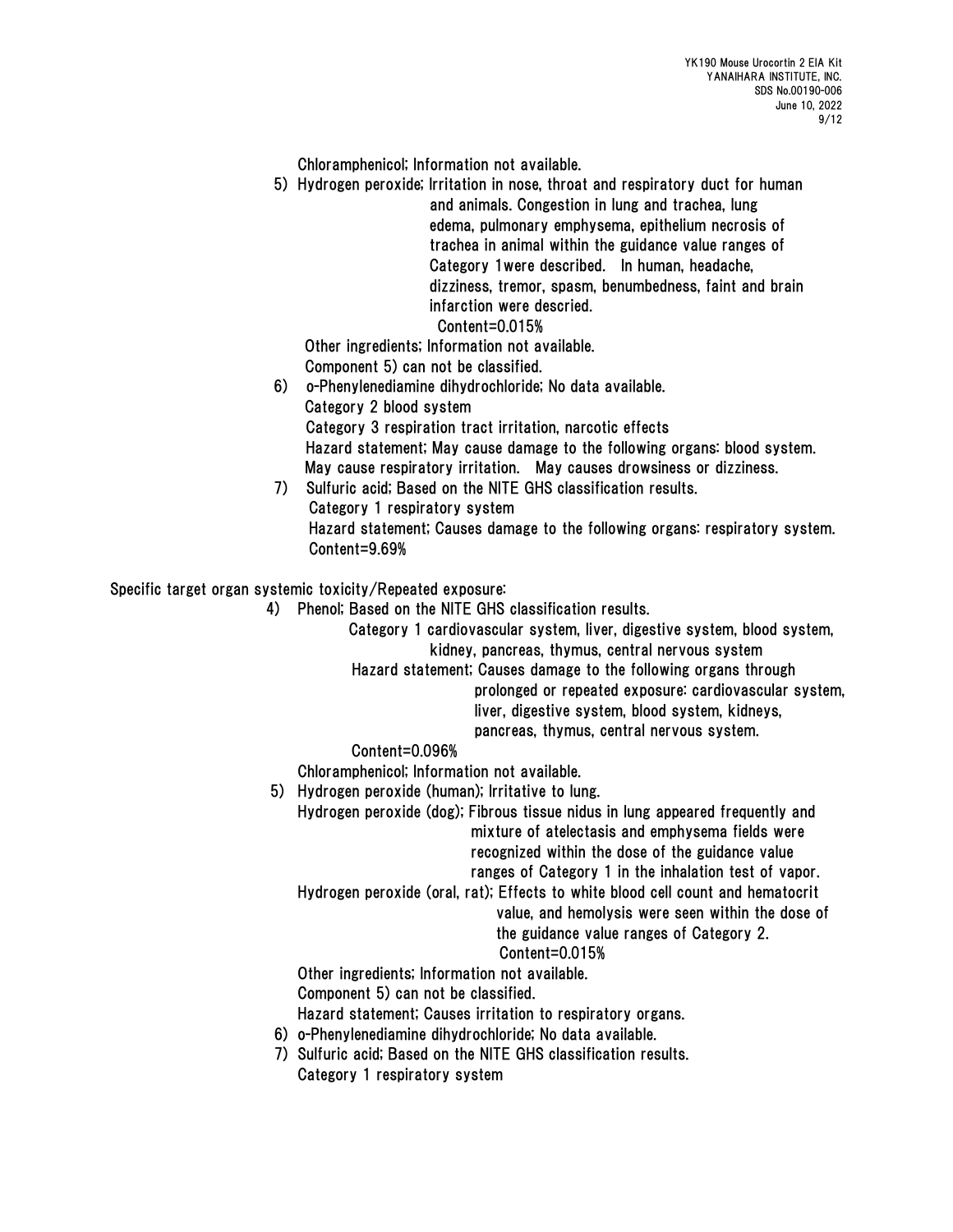Hazard statement; Causes damage to respiratory system with long term or repeated exposure: respiratory system.

Content=9.69%

| 12. ECOLOGICAL INFORMATION                   |                                                                                                     |  |  |  |  |  |
|----------------------------------------------|-----------------------------------------------------------------------------------------------------|--|--|--|--|--|
| Information as the mixture is not available. |                                                                                                     |  |  |  |  |  |
| Aquatic environmental toxicity/Acute phase:  |                                                                                                     |  |  |  |  |  |
|                                              | 4) Phenol; Ceriodaphnia: EC50=3.1mg/L/48h (EU-RAR, 2002),                                           |  |  |  |  |  |
|                                              | Algae/aquatic plants (Pseudokirchneriella subcapitata)                                              |  |  |  |  |  |
|                                              | 96H EC50=46.42 mg/L                                                                                 |  |  |  |  |  |
|                                              | Fish (Pimephales promelas) 96H LC50=11.9-50.5mg/L                                                   |  |  |  |  |  |
|                                              | Crustacea (Daphnia magna), 48H EC50=4.24-10.7 mg/L                                                  |  |  |  |  |  |
|                                              | Chloramphenicol; 96H LC50=15-42 $\mu$ g/L                                                           |  |  |  |  |  |
|                                              | Component 4) is not classified.                                                                     |  |  |  |  |  |
|                                              | 5) Hydrogen peroxide; In crustaceans (Ceriodaphnia quadrangula), 48H                                |  |  |  |  |  |
|                                              | $L$ C50=2.4mg/L                                                                                     |  |  |  |  |  |
|                                              | Disodium hydrogenphosphate 12-water; Information not available.                                     |  |  |  |  |  |
|                                              | Citric acid; In algae, 72H LC50=80mg/L                                                              |  |  |  |  |  |
|                                              | Component 5) is not classified since estimated value of acute aquatic                               |  |  |  |  |  |
|                                              | environmental toxicity with the simple adding method, 0.85%<25%.                                    |  |  |  |  |  |
|                                              | 6) o-Phenylenediamine dihydrochloride; No data available.                                           |  |  |  |  |  |
|                                              | Hazard statement; Toxic to aquatic life.                                                            |  |  |  |  |  |
|                                              | 7) Sulfuric acid; In fish (Bluegill), 96H LC50=16-28mg/L                                            |  |  |  |  |  |
|                                              | Daphnia magna 24H EC50=29mg/L                                                                       |  |  |  |  |  |
|                                              | Hazard statement; Harmful to aquatic life.                                                          |  |  |  |  |  |
|                                              | Aquatic environmental toxicity/Chronical phase:                                                     |  |  |  |  |  |
|                                              | 4) Phenol; Based on the NITE GHS classification results.                                            |  |  |  |  |  |
|                                              | Chloramphenicol, Has rapid degradability.                                                           |  |  |  |  |  |
|                                              | Component 4) is not classified.                                                                     |  |  |  |  |  |
|                                              | 6) o-Phenylenediamine dihydrochloride; No data available.                                           |  |  |  |  |  |
|                                              | Hazard statement, Toxic to aquatic life with long lasting effects.                                  |  |  |  |  |  |
|                                              | 7) Sulfuric acid; Based on the NITE GHS classification results.                                     |  |  |  |  |  |
| 13. DISPOSAL CONSIDERATIONS                  |                                                                                                     |  |  |  |  |  |
|                                              | Dispose of all waste material including containers in accordance with all applicable laws and local |  |  |  |  |  |
| environmental regulations.                   |                                                                                                     |  |  |  |  |  |
| 14. TRANSPORT INFORMATION                    |                                                                                                     |  |  |  |  |  |
|                                              | IATA; As a mixture, the material is subjected to no limitations.                                    |  |  |  |  |  |
| 15. REGULATORY INFORMATION                   |                                                                                                     |  |  |  |  |  |
| International Inventories                    |                                                                                                     |  |  |  |  |  |
| <b>EINEOR /EL INOR</b>                       | أممان المستحدث                                                                                      |  |  |  |  |  |

EINECS/ELINCS Listed TSCA Listed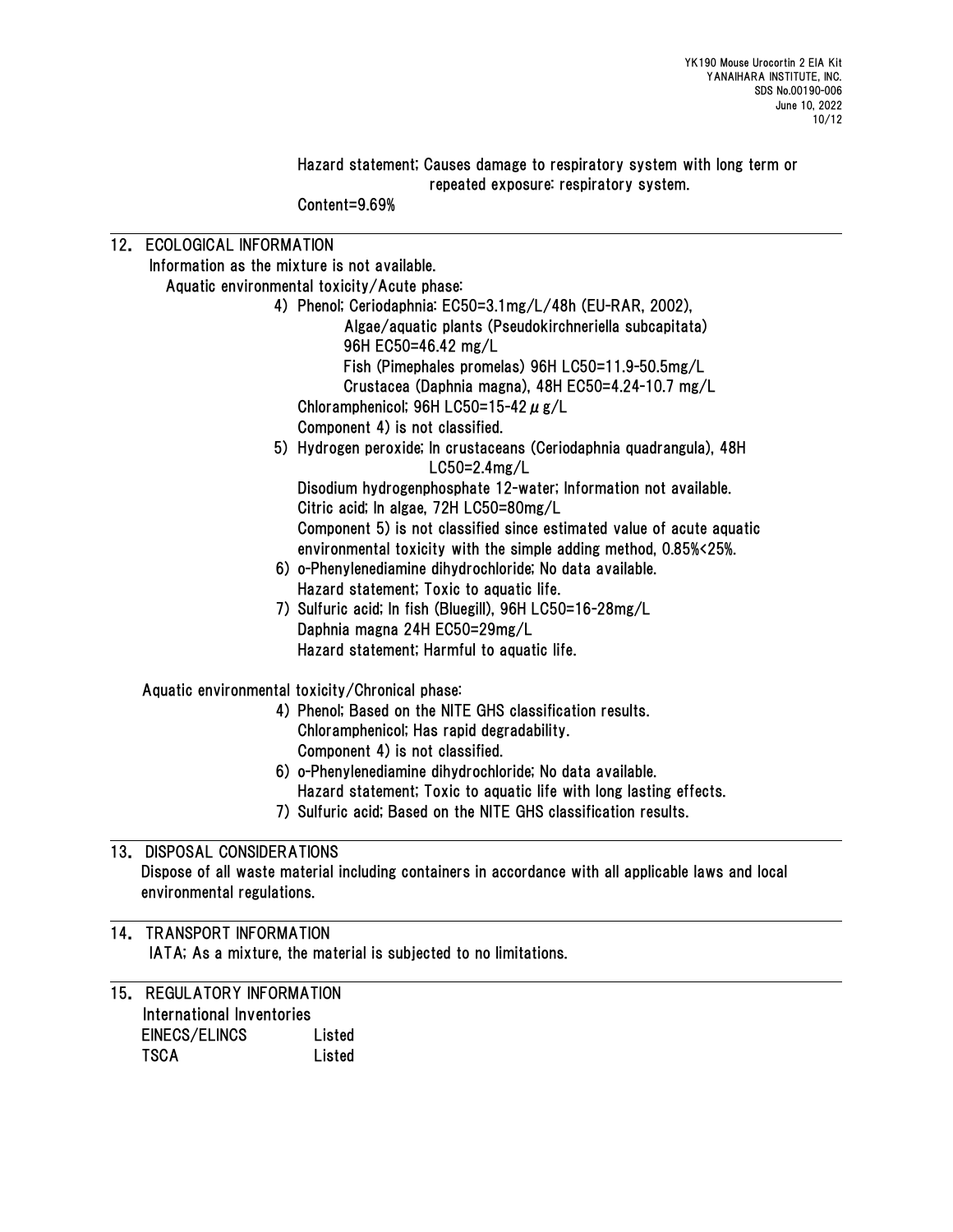Japanese regulations Fire Service Act; Not applicable Poisonous and Deleterious Substances Control Law; Not applicable Industrial Safety and Health Act; Group 3 Specified Chemical Substance, (Ordinance on Prevention of Hazards Due to Specified Chemical Substances Art.2 Para.1, Item 6) Harmful Substances Whose Names Are to be Indicated on the Label (Law Art.57, Para.1, Enforcement Order Art.18) Notifiable Substances (Law Art.57-2, Enforcement Oder Art.18-2 No.613, 474 Mutagens - Existing Chemicals Substances with Health Hazards Prevention Guideline (Carcinogenicity Substance) Act on the Evaluation of Chemical Substances and Regulation of Their Manufacture, etc.; Priority Assessment Chemical Substances (Law Article 2, Para.5) Regulations for the carriage and storage of dangerous goods in ship; Corrosive Substances, Noxious Substances (Ordinance Art.3, Ministry of Transportation Ordinance Regarding Transport by Ship and Storage) Civil Aeronautics Law; Corrosive Substances, Miscellaneous Dangerous Substances and Articles (Ordinance Art.194, MITL Notification for Air Transportation of Explosives etc.) Marine Pollution Prevention Law Pollutant Release and Transfer Register Law; Class 1 Class 1 - No. 349 Air pollution Control Law; Specified substance

EU Directive 1999/45/EC; classification, packaging and labeling of dangerous Preparations SYMBOL : C as component 7) R-phrases : 35 as component 7) S-phrases : 26-45 as component 7)

In case of contact with eyes, rinse immediately with plenty of water and seek medical advice. In case of accident or if you feel unwell, seek medical advice immediately.

> EC index No. : ⑤=604-001-00-2, ⑦=008-003-00-9, ⑪=016-020-00-8 Other ingredients=Not listed.

Follow all the regulations in your country.

### 16. OTHER INFORMATION

Reference

- 1) Internal data of Yanaihara Institute, Inc.
- 2) Chemwatch MSDS
- 3) RTECS (2006)
- 4) EU RAR (2003)